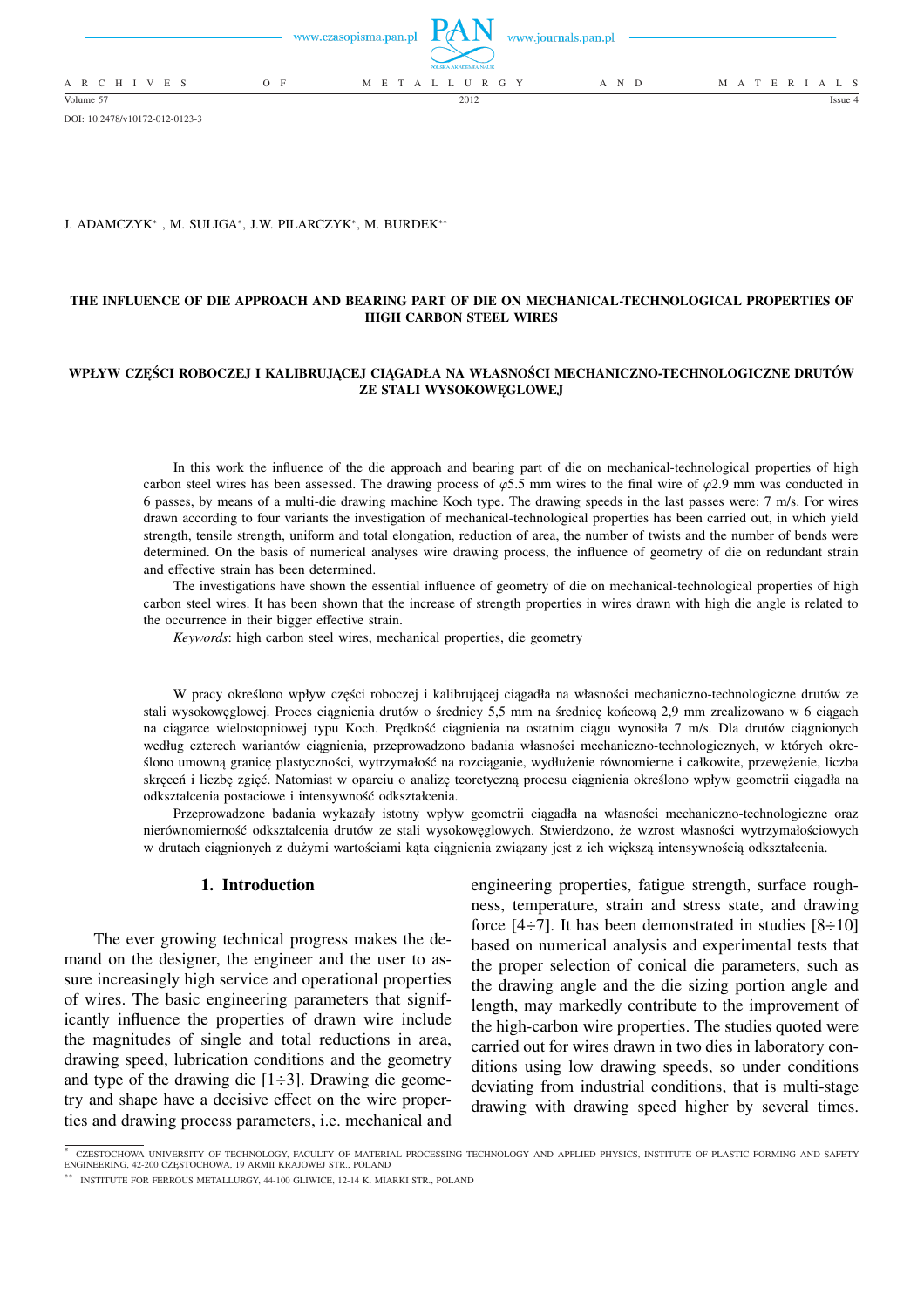www.czasopisma.pan.pl



In this connection, based on experimental tests carried out under industrial conditions and on an experimental analysis, the effect of multi-stage drawing in conical dies with a varying die angle  $(\alpha)$ , bearing slope  $(\varphi)$ , and bearing length (Lk) on the mechanical-technological properties, the amount of lubricant on the wires, redundant strain and effective strain in high-carbon steel wires was determined within the present study.

## **2. Material and applied drawing technologies**

The test material was wire rod of C62DP grade high-carbon steel. Chemical composition of the steel is given in Table 1.

The chemical composition of steel

|  |  |  |  |  | $\left  \begin{array}{c} \n\% \subset \left  \begin{array}{c} \n\% \in \mathbb{N} \n\end{array} \right  \begin{array}{c} \n\% \in \mathbb{N} \n\end{array} \right  \begin{array}{c} \n\% \in \mathbb{N} \n\end{array} \begin{array}{c} \n\% \in \mathbb{N} \n\end{array} \begin{array}{c} \n\% \in \mathbb{N} \n\end{array} \begin{array}{c} \n\% \in \mathbb{N} \n\end{array} \begin{array}{c} \n\% \in \mathbb{N} \n\end{array} \begin{array}{c} \n\% \in$ |  |  |  |
|--|--|--|--|--|--------------------------------------------------------------------------------------------------------------------------------------------------------------------------------------------------------------------------------------------------------------------------------------------------------------------------------------------------------------------------------------------------------------------------------------------------------------|--|--|--|
|  |  |  |  |  | $\vert$ 0.62 $\vert$ 0.70 $\vert$ 0.15 $\vert$ 0.035 $\vert$ 0.035 $\vert$ 0.15 $\vert$ 0.20 $\vert$ 0.25 $\vert$ 0.01                                                                                                                                                                                                                                                                                                                                       |  |  |  |

The wire rod was subjected to the processes of patenting, etching and phosphating. Drawing of 5.5 mm-diameter wire to a final diameter of 2.90 mm was effected in 6 draws, under industrial conditions, on a Koch multi-die drawing machine with increasing drawing speed which was 7 m/s in the last draw. Table 2 shows the distribution of single drafts, Ds, the total draft, Dt, and drawing speed, V, in particular draws for the wires from Variants 1÷4.

TABLE 2

TABLE 1

The distribution of the single draft, Ds; the total draft, Dt and drawing speeds, V for wires from variants  $1\div 4$ 

| Draft    | $\varphi$ , mm | Ds, $%$ | Dt,<br>$\%$ | V, m/s |
|----------|----------------|---------|-------------|--------|
| $\theta$ | 5.50           |         |             |        |
| 1        | 4.98           | 18.0    | 18.0        | 2.37   |
| 2        | 4.45           | 20.2    | 34.5        | 2.97   |
| 3        | 3.98           | 20.0    | 47.6        | 3.72   |
| 4        | 3.56           | 19.9    | 58.1        | 4.65   |
| 5        | 3.20           | 19.2    | 66.1        | 5.75   |
| 6        | 2.90           | 17.9    | 72.2        | 7.00   |

To determine the effect of die geometry on the wire properties, 4 drawing types were proposed, which different in the die angle  $\alpha$ , the bearing slope  $\phi$ , and the varying bearing length Lk, see Table 3 and Fig. 1. The length of the bearing length in Variants  $1\div 3$  depended on the  $\phi$  angle. It was assumed that in each draw (Variant1 $\div$ 3), the 20% of the deformation takes place in the bearing part, while 80% in the reduction part of the die. Hence the varying length of the bearing part in particular variants. In Variant 4, on the other hand, standard conical dies, as commonly used in industry, were used.

| TABLE 3                                                                   |
|---------------------------------------------------------------------------|
| The parameters of dies, where: $dk$ – final wire diameter, $\alpha$ – die |
| angle, $\phi$ – bearing slope, Lk – bearing length                        |

| Variant        | dk, mm | $\alpha,^{\circ}$ | $\phi,^{\circ}$  | Lk    |      |  |
|----------------|--------|-------------------|------------------|-------|------|--|
|                |        |                   |                  | $\%$  | mm   |  |
|                | 4.98   | 2                 | 1.5              |       | 1.99 |  |
|                | 4.45   | $\overline{c}$    | 1.5              |       | 1.78 |  |
| $\mathbf{1}$   | 3.98   | $\overline{c}$    | 1.5              | 40dk  | 1.59 |  |
|                | 3.56   | $\overline{c}$    | 1.5              |       | 1.42 |  |
|                | 3.2    | 2                 | 1.5              |       | 1.28 |  |
|                | 2.9    | $\overline{c}$    | 1.5              |       | 1.16 |  |
|                | 4.98   | 6                 | 1                |       | 2.99 |  |
|                | 4.45   | 6                 | $\mathbf{1}$     |       | 2.67 |  |
| 2              | 3.98   | 6                 | 1                | 60dk  | 2.39 |  |
|                | 3.56   | 6                 | $\mathbf{1}$     |       | 2.14 |  |
|                | 3.2    | 6                 | $\mathbf{1}$     |       | 1.92 |  |
|                | 2.9    | 6                 | $\mathbf{1}$     |       | 1.74 |  |
|                | 4.98   | 10                | 0.5              |       | 5.98 |  |
|                | 4.45   | 10                | 0.5              |       | 5.34 |  |
| 3              | 3.98   | 10                | 0.5              | 120dk | 4.78 |  |
|                | 3.56   | 10                | 0.5              |       | 4.27 |  |
|                | 3.2    | 10                | 0.5              |       | 3.84 |  |
|                | 2.9    | 10                | 0.5              |       | 3.48 |  |
|                | 4.98   | 8                 | $\boldsymbol{0}$ |       | 1.99 |  |
|                | 4.45   | 8                 | $\overline{0}$   | 40dk  | 1.78 |  |
| $\overline{4}$ | 3.98   | 8                 | $\boldsymbol{0}$ |       | 1.59 |  |
|                | 3.56   | 8                 | $\overline{0}$   |       | 1.42 |  |
|                | 3.2    | 8                 | $\boldsymbol{0}$ |       | 1.28 |  |
|                | 2.9    | 8                 | $\mathbf{0}$     |       | 1.16 |  |



Fig. 1. The designation of the conical die, where:  $\alpha$  – die angle,  $\varphi$  – bearing slope, Lk – bearing length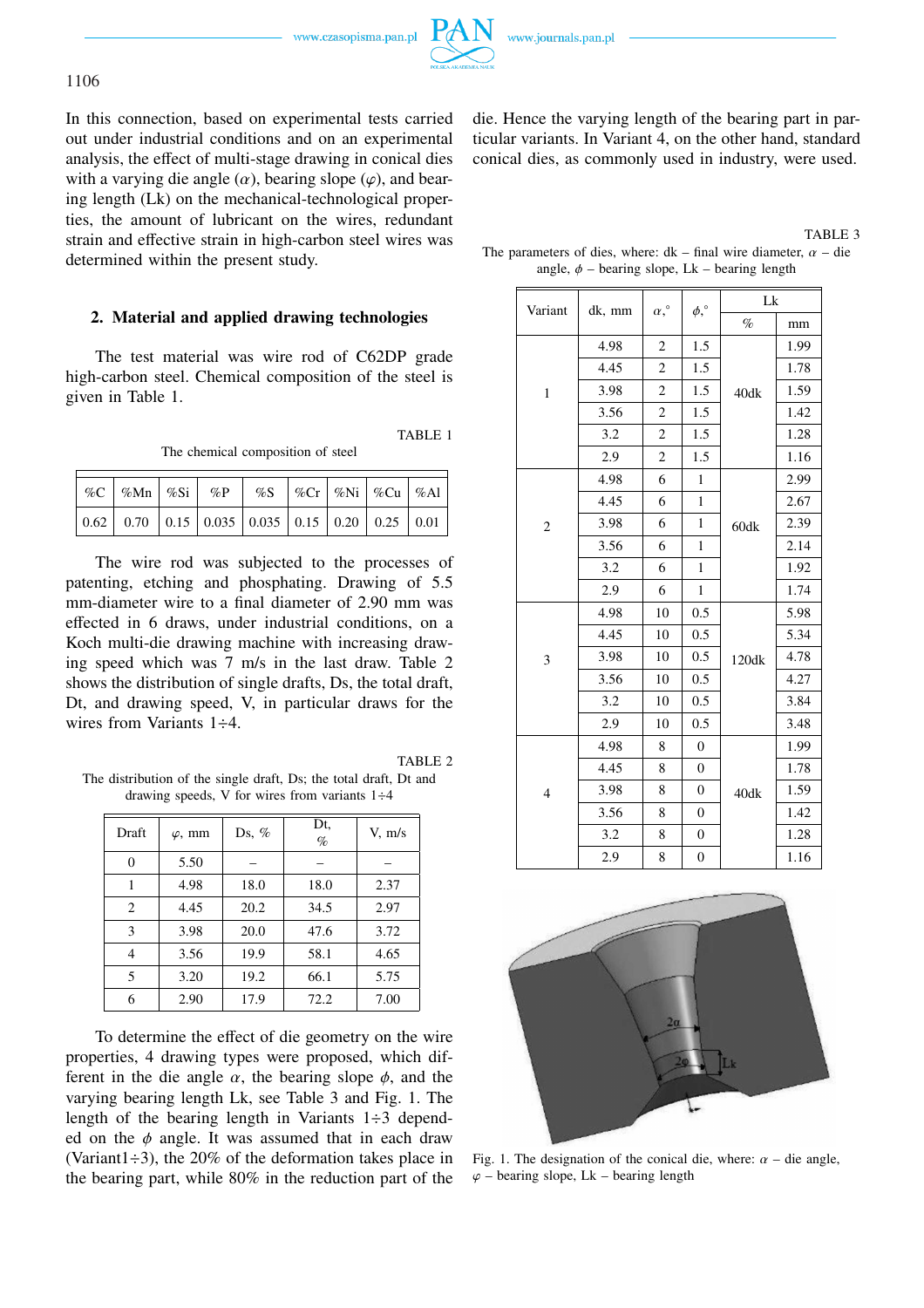## **3. Mechanical-technological properties of drawn wires**

To determine the effect of drawing die geometry on the mechanical property of the wires, tests were carried out (according to PN-EN ISO 6892-1:2009 standard) on a Zwick Z100 testing machine. For wires drawn according to Variants  $1\div 4$ , the following was determined: yield stress (YS), the ultimate tensile strength (UTS), the YS/UTS ratio, and the uniform elongation (ELU).

Figures 2÷4 represent the effect on the die shape on the variation of the yield stress, the ultimate tensile strength and YS/UTS ratio as a function of the total draft.



Fig. 2. Influence of die geometry on yield stress



Fig. 3. Influence of die geometry on ultimate tensile strength

It can be seen from the test results in Figs.  $2\div 3$ that the die geometry significantly influences the strength properties of high-carbon steel wires. By analyzing the strength properties of the wires drawn following Variants 3 and 4 it can be found that using a bearing slope cause an enhancement in the strength properties of the wire. The Variant 3 wires ( $\alpha = 10^{\circ}$ ,  $\phi = 0.5^{\circ}$ , Lk=1.2dk), as compared to the Variant 4 wires  $(\alpha = 4^{\circ}, \phi = 0,$ Lk=0.4dk), exhibit yield stress higher by 10.7% and the ultimate tensile strength higher by 6.9%. The tests carried out indicate also that the increase of the drawing angle, with varying magnitudes of bearing slope, results in an enhancement of the strength properties of the wire. The wires from Variant 3 ( $\alpha = 10^{\circ}$ ,  $\phi = 0.5^{\circ}$ , Lk=1.2dk), as compared to the wires from Variant 1 ( $\alpha = 2^{\circ}$ ,  $\phi = 1.5$ , Lk=0.4dk), show yield stress higher by 8.3% and the ultimate tensile strength higher by 5.8%.



Fig. 4. Influence of die geometry on coefficient YS/UTS

To better examine the yield stress and the ultimate tensile strength, the analysis of the YS/UTS ratio was made in the study. The YS/UTS ratio enables the determination of the susceptibility of wire to plastic deformation (the lower the ration, the more plastic the material is). Figure 4 indicates that using a bearing part, as well as increasing the drawing angle in particular, negatively affects the wire plasticity. The Variant 3 wires, depending on the total draft, exhibited a YS/UTS ratio greater by approx. 3%. To confirm the negative effect of the above-mentioned die parameters on the plastic properties of wires, the variation in the uniform elongation ELU as a function of the total draft is presented in Fig. 5.

The data shown in Fig. 5 indicate that using a bearing slope and a large drawing angle of die lowers the plastic properties of the wire. The wires from Variant 3  $(\alpha = 10^{\circ}, \phi = 0.5^{\circ}, \text{Lk=1.2dk})$ , as against the wires from Variant 4 ( $\alpha$  =4°,  $\phi$  =0, Lk=0.4dk) and from Variant 1 ( $\alpha$  =2°,  $\phi$  =1.5°, Lk=0.4dk), are distinguished by the uniform elongation lower by 8.2% and 10.0%, respectively.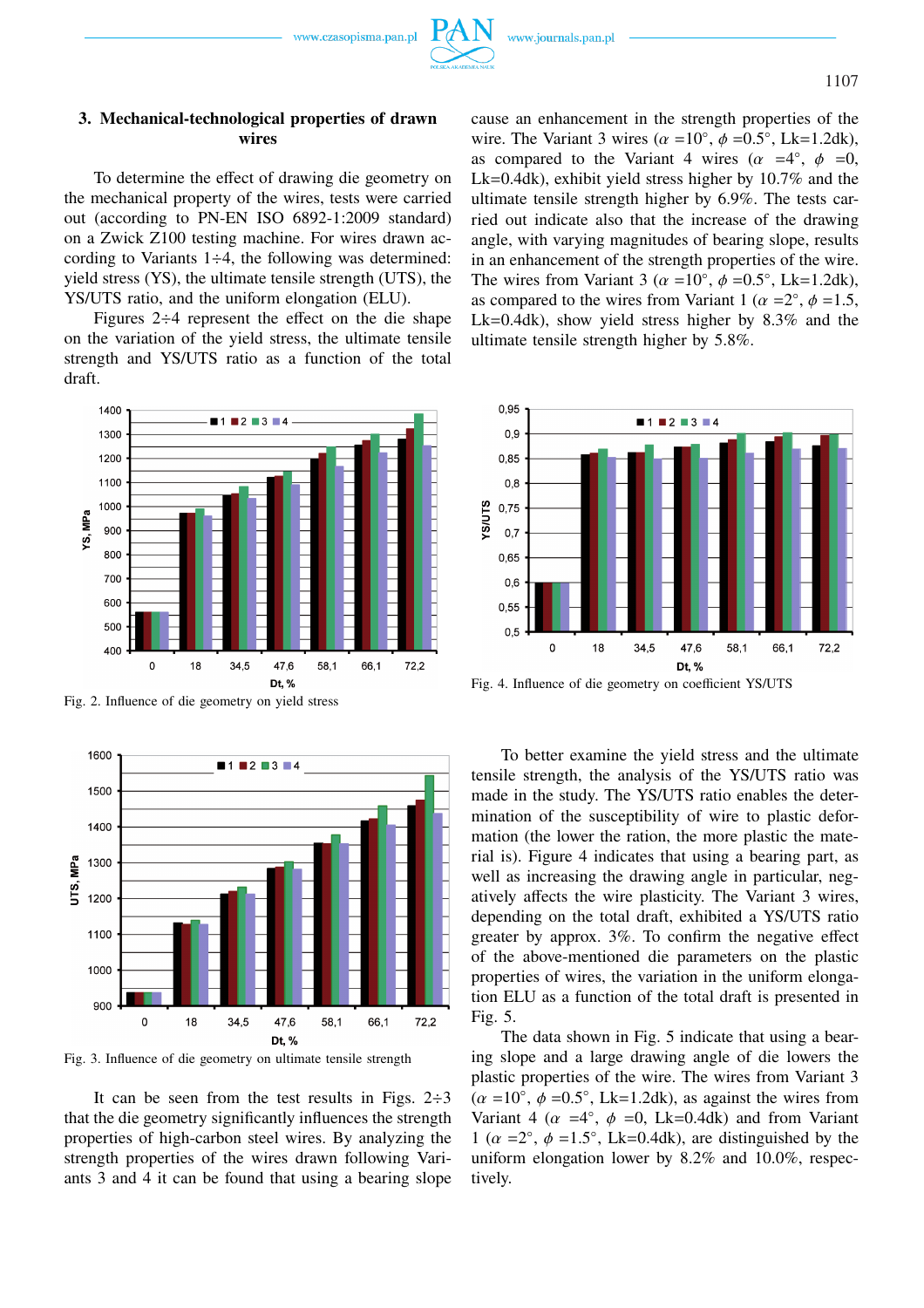



Fig. 5. Influence of die geometry on uniform elongation

The parameters defining the strength properties and plasticity of wires are also the number of twists,  $N_t$ , and the number of bends,  $N_b$ . These tests reflect, in some way, the actual state of the material, because the technological properties of wire, that is  $N_b$  and  $N_t$ , are determined by both its strength and its plasticity. Therefore, technological tests of wires were carried out according to PN-EN 10218-1:2001 standard within the study. Figures 6-7 represent the variation in the number of twists,  $N_t$ , and the number of bends,  $N_b$ , as a function of the total draft for the wires drawn according to Variants 1÷4.



Fig. 6. Influence of die geometry on the number of twists

It can be found from the test results in Figs. 6÷7 that the bearing slope  $\phi$  and the drawing angle  $\alpha$  significantly influence the technological properties of wire. The wires from Variant 3 ( $\alpha$  =10°,  $\phi$  =0.5°, Lk=1.2dk), compared to the wires from Variant 4 ( $\alpha = 4^{\circ}$ ,  $\phi = 0$ , Lk=0.4dk) and from Variant 1 ( $\alpha$  = 2°,  $\phi$  = 1.5°, Lk=0.4dk), are distinguished by the number of twists smaller by 8.2% and 10.9% and the number of bends greater by 8.6% and 12.6%, respectively.



Fig. 7. Influence of die geometry on the number of bends

# **4. Effect of die geometry on the lubrication conditions in the drawing process**

To determine the effect of die geometry on the conditions of lubrication in the process of drawing, the amount of lubricant on final  $\varphi$ 2.9 mm wires was determined. The tests results are presented in Fig. 8.



Fig. 8. The amount of lubricant on  $\varphi$ 2.9 mm wires drawn according to Variants 1÷4

The measurement of the amount of lubricant on the wires showed a significant effect on die geometry on the lubrication conditions in the multi-stage high-carbon wire drawing process. The data shown in Fig. 8 indicate that using a bearing slope and a large drawing angle impairs the lubrication conditions. For the wires from Variant 3 ( $\alpha$  =10°,  $\phi$  =0.5°, Lk=1.2dk), a decrease in the amount of lubricant on the wires by 48.8% and 43.7%, respectively, as against the wires from Variant 4 ( $\alpha = 4^{\circ}$ ,  $\phi = 0$ , Lk=0.4dk) and from Variant 1 ( $\alpha = 2^{\circ}$ ,  $\phi = 1.5^{\circ}$ , Lk=0.4dk), was noted. Using the bearing slope resulted

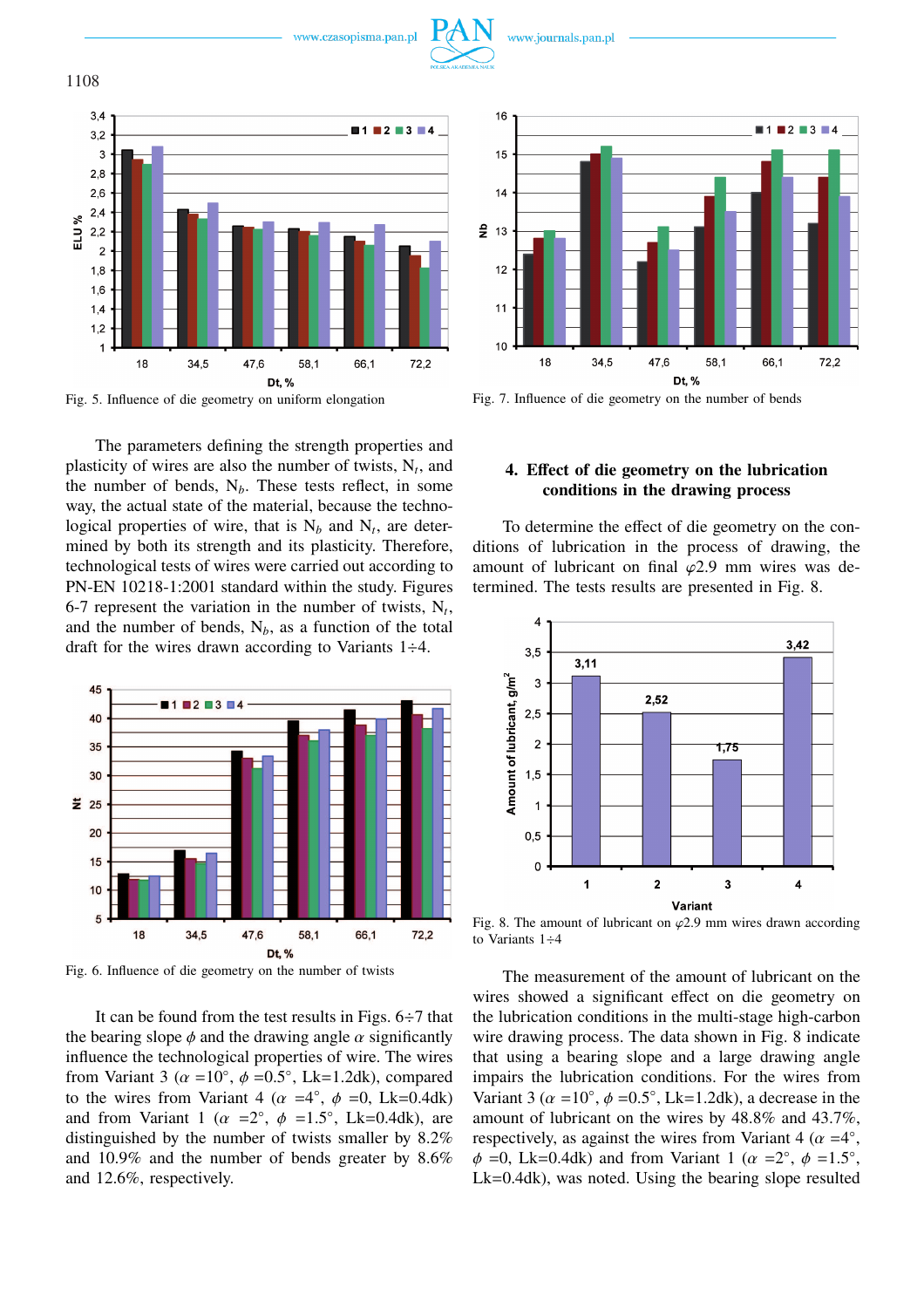in an increased contact between the wire and the die, hence the largest amount of lubricant was noted for the wires from Variant 4 (standard conical dies).

So, the enhancement of strength properties in the wires drawn according to Variant 3 (a large drawing angle and a bearing slope of die) should be linked with the poorer lubrication conditions for this variant and the greater hardening of the sub-surface wire layer. Therefore, the effect of die geometry on the inhomogeneity of strain in the high-carbon wire drawing process was established within the study.

#### **5. Theoretical analysis of the drawing process**

The experimental determination of the distribution of redundant strain on the cross-section of wire being drawn is difficult to accomplish, therefore a theoretical analysis of this problem was made in the study based on the Drawing 2D software [11]. Simulation of the multi-stage drawing process was performed for the rheology of pearlitic-ferritic steel C62 (∼0,62 %C) using single drafts and the total draft and drawing speeds, as shown in Table 2, with a friction coefficient of  $\mu = 0.07$ . In addition, the parameters of dies given in Table 3 were input to the program.

The distributions of redundant strain  $\varepsilon_{xy}$  and effective strain  $\varepsilon_c$  on the surface of the wires drawn according to Variants 1÷4 as a function of the total draft are shown in Figs. 9 and 11. While Figs. 10 and 12 represent the distributions of redundant strain  $\varepsilon_{xy}$  and effective strain  $\varepsilon_c$  on the cross-section of the wires upon exit from the die sizing portion.



Fig. 9. The redundant strain  $\varepsilon_{xy}$  on the wire surface for wires drawn according to  $1\div 4$  variants in total draft function

The tests carried out showed a significant effect of die geometry on the inhomogeneity of strain in the drawing process. The use of a bearing part and large drawing



Fig. 10. The distribution of redundant strain  $\varepsilon_{xy}$  on the cross section of 2.9 mm wires drawn according to  $1\div 4$  variants



Fig. 11. The effective strain  $\varepsilon_c$  on the wire surface for wires drawn according to  $1\div 4$  variants in total draft function



Fig. 12. The distribution of effective strain  $\varepsilon_c$  on the cross section of 2.9 mm wires drawn according to  $1\div 4$ variants

angle values results in an increase in strain inhomogeneity on the wire cross-section. The differences between variants increase with the increase in the total draft, Fig. 9. The final wires from Variant 3 ( $\alpha = 10^{\circ}$ ,  $\phi = 0.5^{\circ}$ , Lk=1.2dk), as against the wires from Variant 4 ( $\alpha = 4^{\circ}$ ,